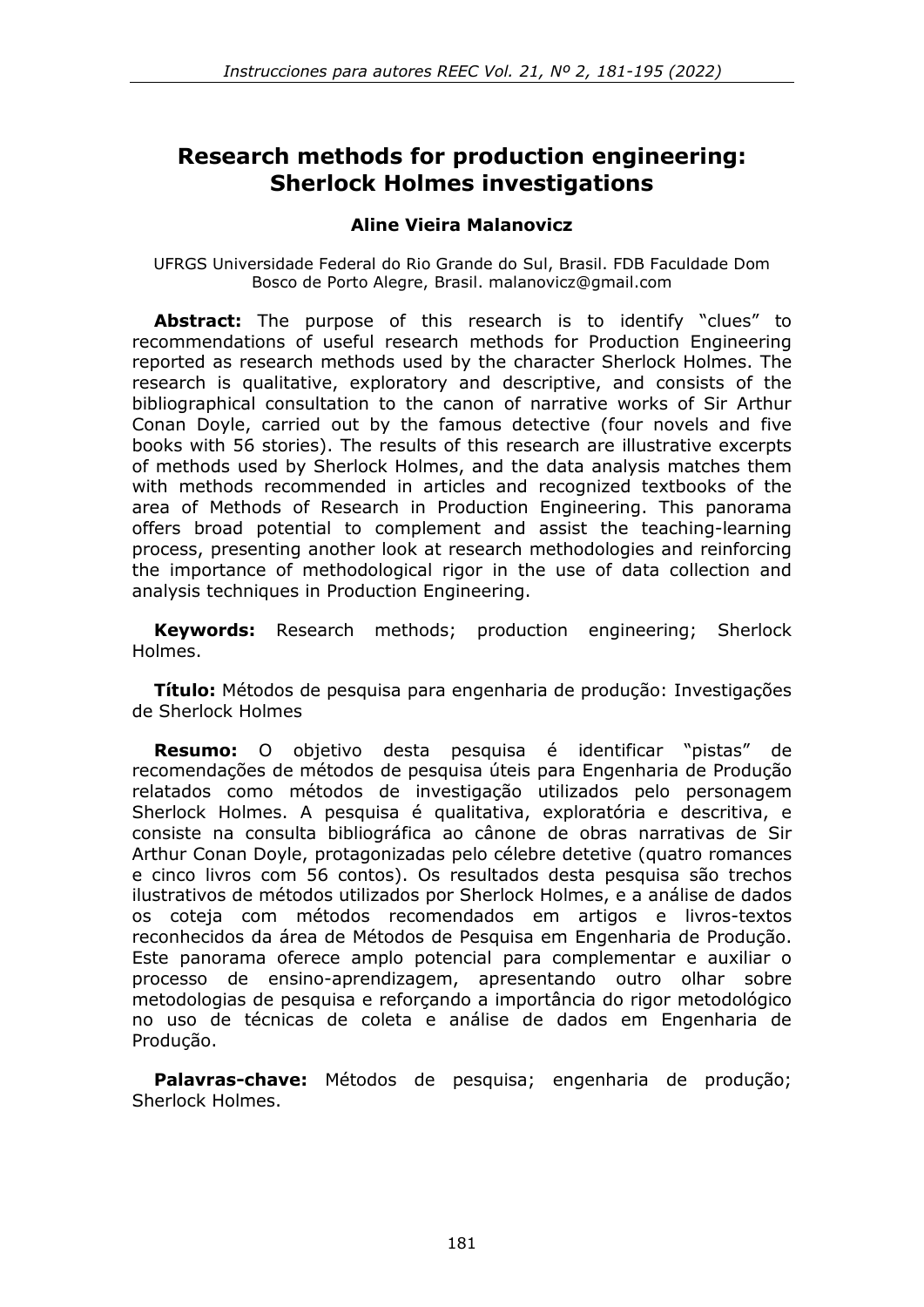### **Introduction**

Concerning the present and future of Production Engineering, for the purpose of development and application of research in the Production Engineering field of knowledge, as well as for the maturity of the area as science itself, a relevant research topic is the challenges of teaching and learning Research Methods. The major scientific events in the area (e.g. Encontro Nacional de Engenharia de Produção – ENEGEP) devote specific topics of interest to Quantitative and Qualitative Research Strategies and Methods (Abepro, 2019).

It is possible to perceive the potential contribution of approaches from other areas of knowledge, such as the human and social sciences, and the possible relationships of some issues of Production Engineering, specially Management, with the Arts, including Literature (Pinheiro & Vieira, 2008). These areas have the potential to offer useful links to the understanding of different topics related to research methods. The contact between different areas of knowledge can overcome the stereotypes around the fields of knowledge and expand their possibilities of exercise, besides providing valuable support for the teaching-learning process (Alves, 2007).

Some scientific articles published by teachers in the areas of Production Engineering and Organizational Studies report initiatives in using literary works as a teaching tool and as an auxiliary activity to complement the understanding of certain topics (Pinheiro & Vieira, 2008, Malanovicz, 2016). Following this example, the use of Research Methods is explored, emphasized by the existence of many narratives present in works of Literature (especially of police literature) that immediately refer to situations commonly recognized as use of investigative methods. The process of investigation done by detectives in police literature can be interpreted as applications of research methods important to science teaching. That explains why studying the subject of narratives such as Sherlock Holmes ones are relevant to the field of Production Engineering, and it clarifies how this relates to research methods in Production Engineering. The focus here is on the narratives of Sir Arthur Conan Doyle (1859-1930) whose protagonist is Sherlock Holmes.

### **Purpose of this research**

The purpose of this research is therefore to identify "clues" to recommendations of research methods useful for Production Engineering reported as research methods used by the character Sherlock Holmes. This paper is structured as follows. A reference is presented including research methods in Production Engineering, connections between Literature and Research Methodology, and the context of Sherlock Holmes stories. Next, the Method used in this work is presented, as well as the Results of the research, followed by a Discussion of them, and the Conclusions section.

### **Reference: Research methods, literature and Sherlock Holmes**

Scientific Research Methods useful for Production Engineering can be identified in reference works of Research Methodology offered by Graduate Programs in Production Engineering. For this reason, the brief exposition that follows is based on the bibliography, full of "classic" works, of the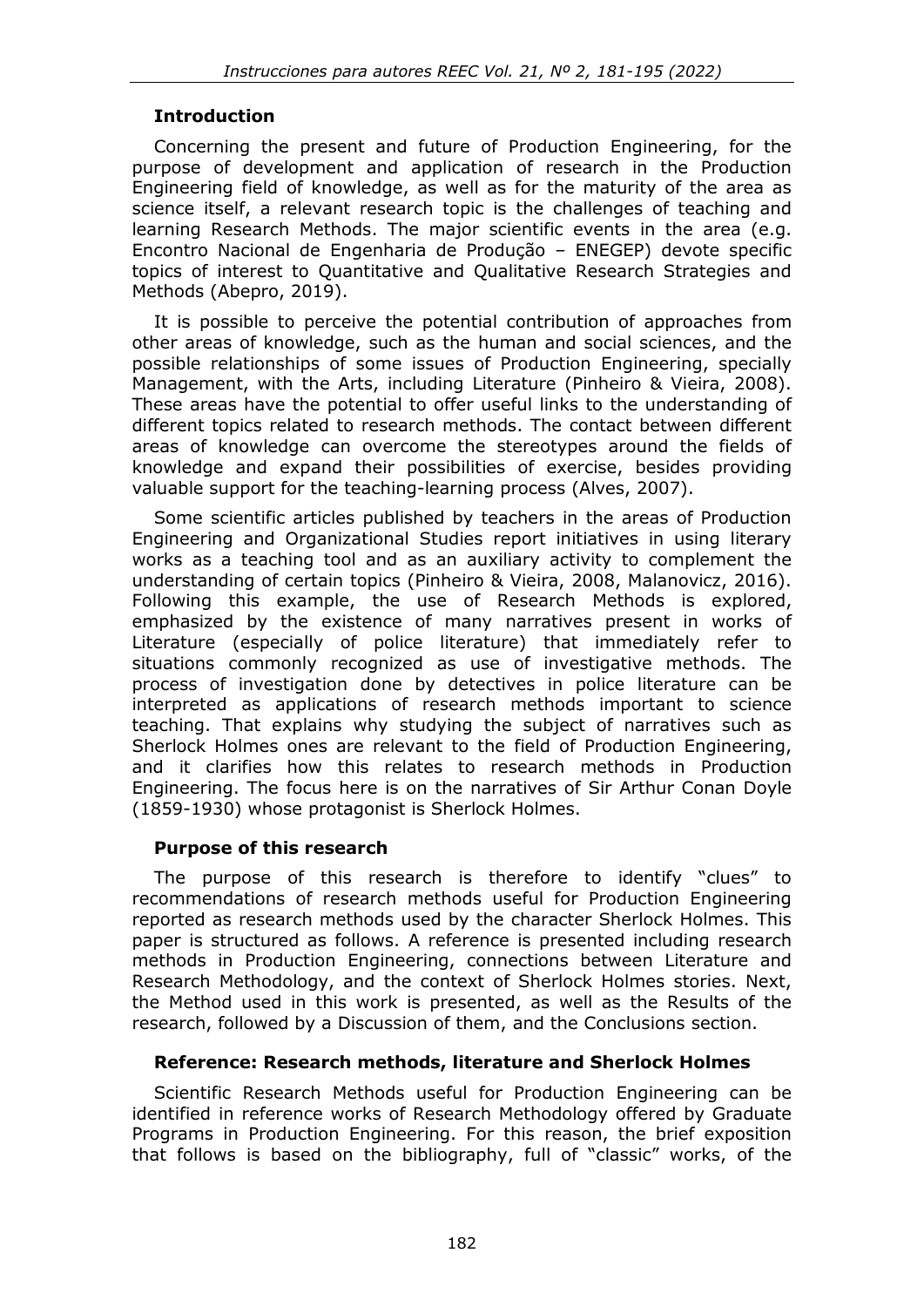teaching plans of these courses (UFRGS), such as Qualitative Methods and Qualitative Research.

Elaboration and composition of theoretical essays (Sutton & Staw, 2003): defense of theoretical arguments that develop science in this area of knowledge;

Survey research (Freitas, Oliveira, Saccol, Moscarola, 2000, Hair, Babin, Money, Samouel, 2005, Malhotra, 2006): questionnaires with large numbers of respondents to test hypotheses;

Operational Research Methods (Meredith, Raturi, Amoako-Gyampah, Kaplan, 1989): quantitative modelling of loads and flows of service operations;

Experimental method (Campbell & Stanley, 1979): verification of causality relations, with focus group and control group;

Research-action (Stringer, 2007, Thiollent, 2003, Vergara, 2004): intervention in organizations for diagnosis and problem solving;

Qualitative methods in general (Denzlin & Lincoln, 1994, Cardoso, 1986): relevant for research in Services, taking care of methodological rigor;

Case studies (Yin, 2015, Dubé & Paré, 2003, Stake, 2005): questions "how and why" in phenomena of the present time in real contexts;

Technical interview (Bryman & Cassel, 2006, Rapley, 2004, Spradley, 1979): gets the perception, opinion and inferences of the subjects about the topic in focus;

Focus Group Technique (Macnaghten & Myers, 2004): gets the perceptions and the debate of opinions of several subjects (stakeholders);

Documentary research technique (Prior, 2004): gets records of events, structures, situations (mailing, records of meetings);

Participant observation technique (Serva & Jaime, 1995, Tedlock, 2003): gets perceptions of behaviors and ratios in the context of real events;

Data analysis (specifically Content Analysis) (Bardin, 2004): validation of inferences for a context, according to components and relations.

Researchers on methodology have already reflect about the evident associations between Literature and Research Methodology: "Research is always a new adventure on which to reflect" (Cardoso, 1986), and "Every literary work is essentially a research" (Beauvoir as cited in Fischer, Davel, Vergara, Ghadiri, 2006). The approximations between Literature and Research Methodology briefly described below are based on the work of Pinheiro and Vieira (2008). The authors argue that, as in literary writing, the writing of scientific articles is guided by an effective convincing strategy to engage and persuade readers, in this case, about the nexus between theory and results being demonstrated and defended in the work (Pinheiro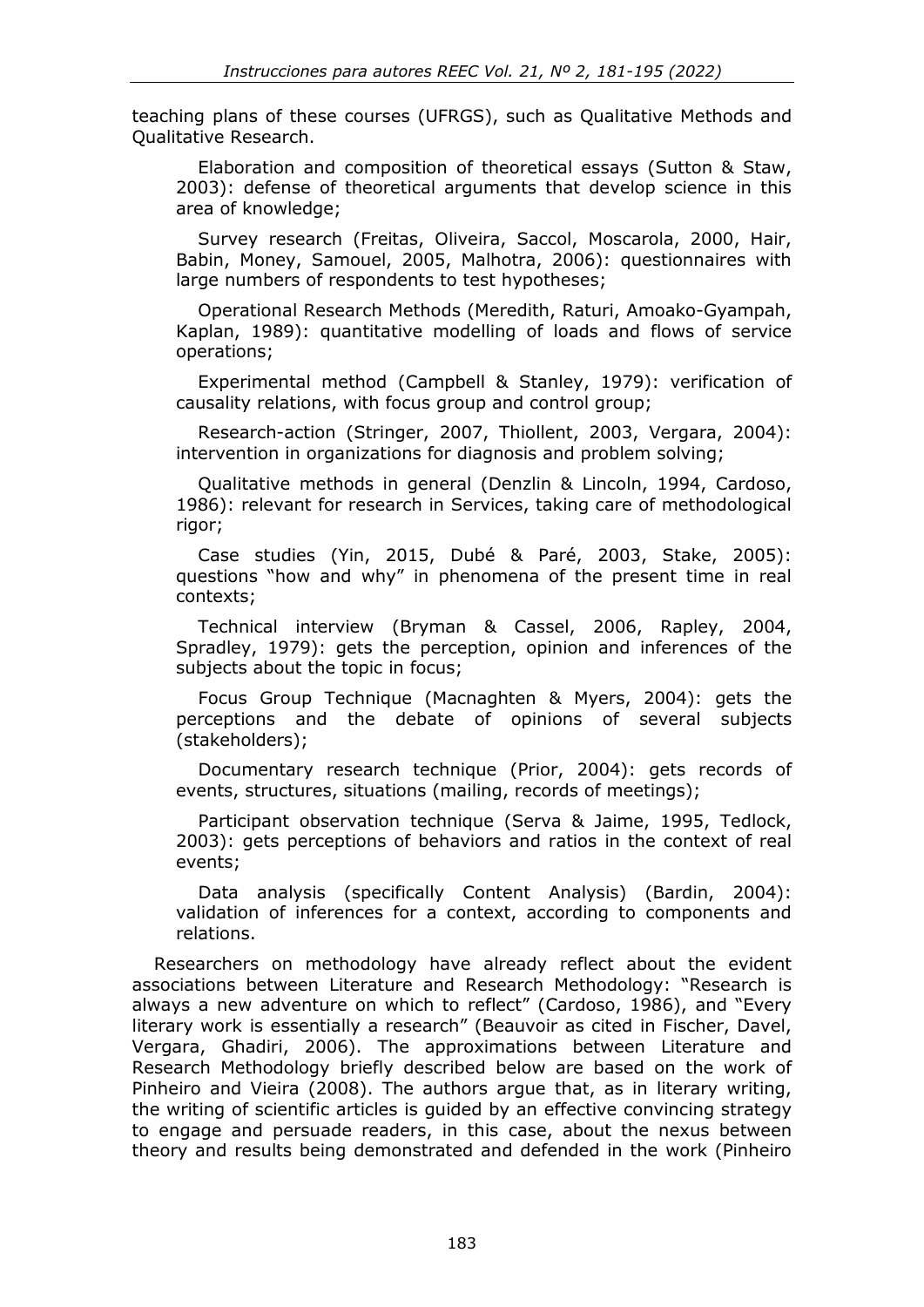& Vieira, 2008). The narrative-descriptive strategy, used in Literature and Research (in the writing of scientific articles), usually includes the detailed description of time and space, environment and scenarios (organization, structures, customs), description and psychological profile of the characters (clients, suppliers, employees), and the web of relationships that connects everyone, with the plot, or the events that make up the administrative routines or service processes, transporting the reader into the "soul" of the subject of study.

A plethora of literary texts can be appreciated as effective descriptiveexplanatory case studies on past and present facts. Most narratives respond to the classic questions "how?" and "why?" asked in the case studies (Yin, 2015), and do so from multiple sources of data such as descriptions of the environment, character testimonials, and narratives of events occurred, also similarly to the case study as a methodological procedure (Pinheiro & Vieira, 2008).

Different teaching experiences in the area with the use of literary works as material of support and complement are reported by Pinheiro and Vieira (2008). An example is the use of Eugen Herrigel's "A Arte Cavalheiresca do Arqueiro Zen", for Research Methods. Another example is the use of the text "Terra Molhada de Siena", from José Saramago's "A Bagagem do Viajante", in Research Methods for MBA classes reported by Baêta (2007). It is worthy to highlight the analogy between several pieces of this book and the stages of a scientific research project, which allows the reading and discussion of the text to cover the formulation of the research question, the design of a research strategy, and the analysis of results.

Fischer et al. (2006) approach the research in organizations and the use of literary texts in the production of knowledge. They affirm that Literature has adepts among researchers as a research resource (writing in the form of narrative, and the literary narratives that can serve the research). They also emphasize that Literature has been used with growing enthusiasm in the teaching of Production Engineering, but it is an unexplored field in Brazil. In this sense, some reflections on the parallels between Literature and scientific methods are used for the generation or verification of knowledge in the most diverse fields (Pinheiro & Vieira, 2008).

Alves (2007) also argues that the relationships established between art and methodology of research, literature, narrative, aesthetic creation and literary writing can add significant novelties to the teaching, research and professional training process. This is what we aim to accomplish in this research.

The character Sherlock Holmes is an Advisory Detective who lives in London at 221B Baker Street in the Victorian era with his friend Dr. John Watson. He is a famous investigator for his use of scientific method and deductive logic for solving mysteries, with impressive deduction ability and sense of observation, and a wide general culture. He assisted the Metropolitan Police of London (Scotland Yard) whenever he was consulted, sometimes using unorthodox methods (Best of Sherlock Holmes, 2010). Sherlock Holmes "has joined that select of literary characters whose fame has soared beyond literature – along with Hamlet, Don Quixote, Samuel Pickwick, Svengali, and Harry Potter" (Sutherland, 2014). He is the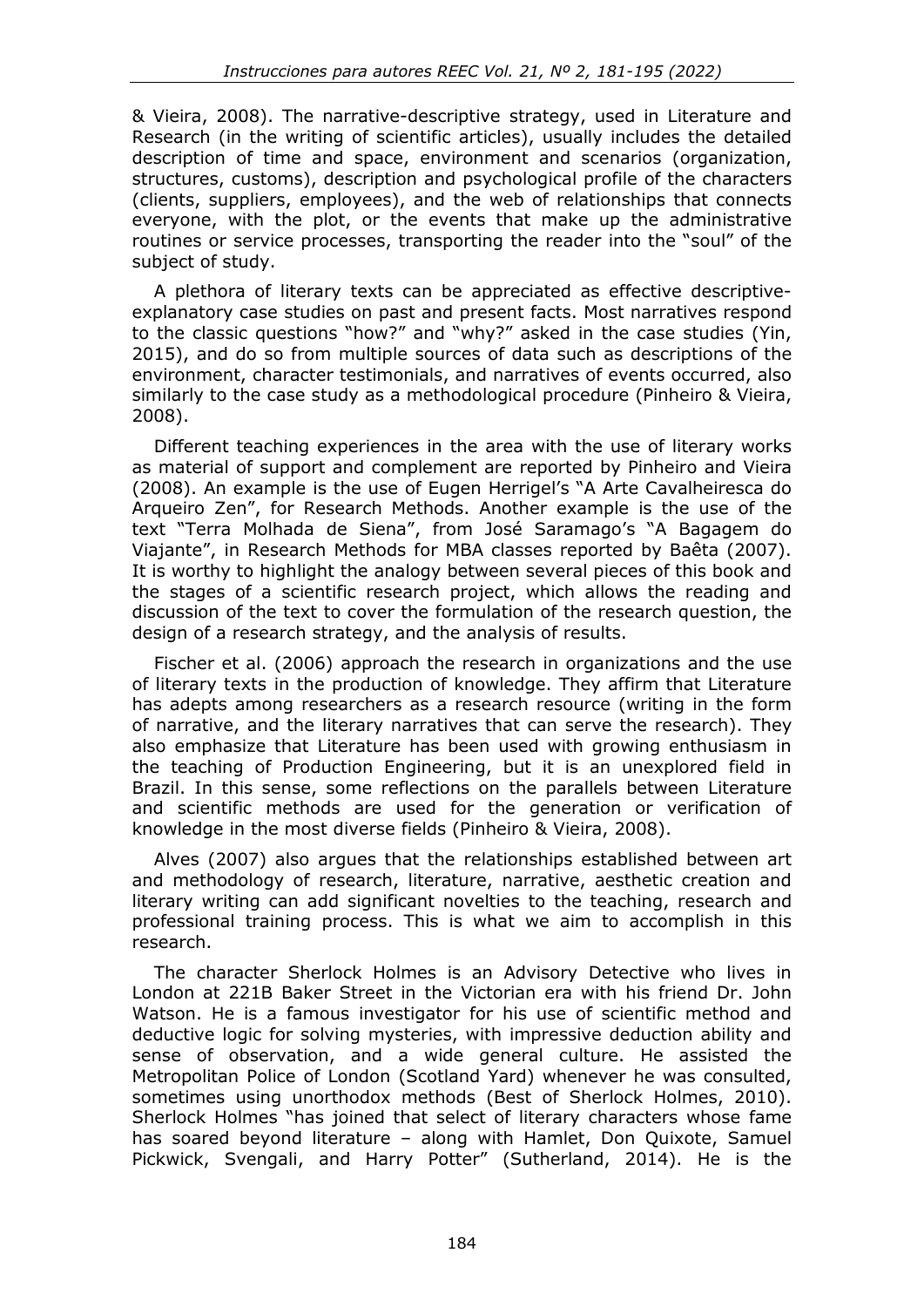character of the world-wide literature that received the greatest number of adaptations (theatre, cinema, comics, games), studies and speculations, including The Sherlock Holmes Society of London, a club that is dedicated to study it and maintains its museum, located at 221B Baker Street, "the most famous address in the world" (Sherlock Holmes Museum, 2018).

Sir Arthur Conan Doyle is among England's first writers of short stories and novels about detective. When he began to write them, there was a great demand for stories, as more people were being educated and literate, and thus met the demand for fantastic texts of a nascent mass culture (Sherlock Holmes Museum, 2018). He devised a "science detective" in creating the Sherlock Holmes character, and with it, consolidated a model of the literary novels, according to a current optimism (on science and its discoveries) common in his time, the time of Huxley, Tyndall, Darwin, Spencer and Stuart Mill in England. In this sense, the character conveyed the author's ideas, impregnated with scientific values, among them Positivism, dominant in society when the stories were created (Silva, 2010).

# **Method**

This research is characterized as qualitative, exploratory and descriptive. The method of investigation applied consists of a bibliographical survey. The research theme is the Research Methodology identified in the Sherlock Holmes investigations. The context of this research lays on science teaching and the reaching of innovations that can get the attention of the students.

Object of Study: The research corpus (the sources to be analyzed) was specifically delimited to the so-called Sherlockian Canon: "the set of all the works of Sherlock Holmes published by Sir Arthur Conan Doyle; that is, the four novels and the 56 short stories" (Sherlock Holmes Museum, 2018) (see APPENDIX 1). The choice of corpus is justified because: "Everything we know about the detective's life comes exclusively from the canon, and this is therefore the most faithful source of study on the Great Detective's universe" (Sherlock Holmes Museum, 2018). The books of the canon are traditionally identified with acronyms as follows:

# Novels

[STU] A Study in Scarlet (1887)

[SIG] The Sign of Four (1890)

[HOU] The Hound of the Baskervilles (1902)

[VAL] The Valley of Fear (1915)

Books of short stories

(See APPENDIX 1 for acronyms for the 56 short stories)

[ADV] Adventures of Sherlock Holmes (1892)

[MEM] The Memoirs of Sherlock Holmes (1893)

[RET] The Return of Sherlock Holmes (1905)

[BOW] His Last Bow (1917)

[CAS] The Case-Book of Sherlock Holmes (1927)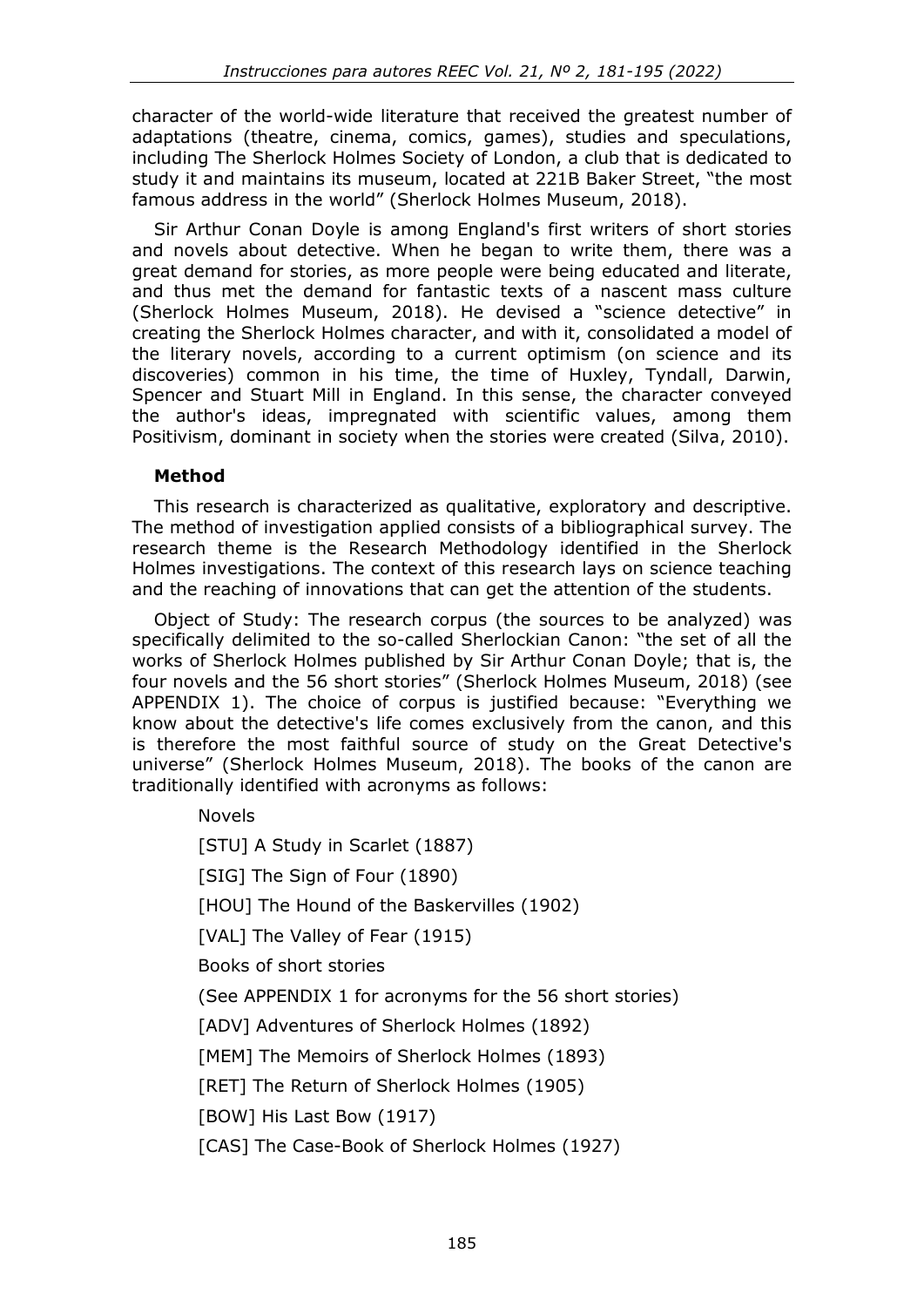Data Collection Procedures: Data collection included obtaining all texts (in Portuguese) in physical books (the L&PM publisher's pocket collection was chosen), and the download of all the texts of the canon from the Camden House website (2014) and from the Sherlock Holmes Museum website (2018), to a personal computer, thus forming a database, available on request. All the narratives (both novels and short stories) were read, first in English and then in Portuguese, followed by the detachment of all the excerpts (of the English version) with the potential to reveal recommendations of investigation methods by the Great Detective. For purposes of research replicability, it is worth noting that all the works that make up the canon can be found in Portuguese (editors: Ediouro, Melhoramentos, L&PM), and in English, in those mentioned websites.

Data Analysis Procedures: Data analysis consisted of the comparison of selected excerpts as an illustration of research methods and recommendations to guarantee the methodological rigor that are traditionally indicated by scientific articles and recognized textbooks of the Research Methods area in Production Engineering. The search for evidences followed this process, in which interpretation is a worthy tool borrowed from the science field of Literature.

### **Results and discussion**

This section presents the results of the research, commented, for discussion and analysis face to the theoretical reference of the research methods presented in section 2. It consists in more than just trying to manage to find any correlation between various citations of the books, and shows the results of an interpreting and comparing process, useful and repeatable, even in classes of science teaching. Quotations from excerpts use the canonical acronyms of the stories as reference (see APPENDIX 1).

In several stories, there are identified passages in which the character defines himself and his methods of investigation. Some of its "maxims" clearly sound like recommendations of methodological rigor for the research in Production Engineering.

My name is Sherlock Holmes. It is my business to know what other people don't know. [BLUE] [ADV]

I have a turn both for observation and for deduction. [STU]

I am an omnivorous reader with a strangely retentive memory for trifles. [LION] [CAS]

Perhaps I have trained myself to see what others overlook. [IDEN] [ADV]

The world is full of obvious things which nobody by any chance ever observes. [HOU]

You know my method. It is founded upon the observation of trifles. [BOSC] [ADV]

It has long been an axiom of mine that the little things are infinitely the most important. [IDEN] [ADV]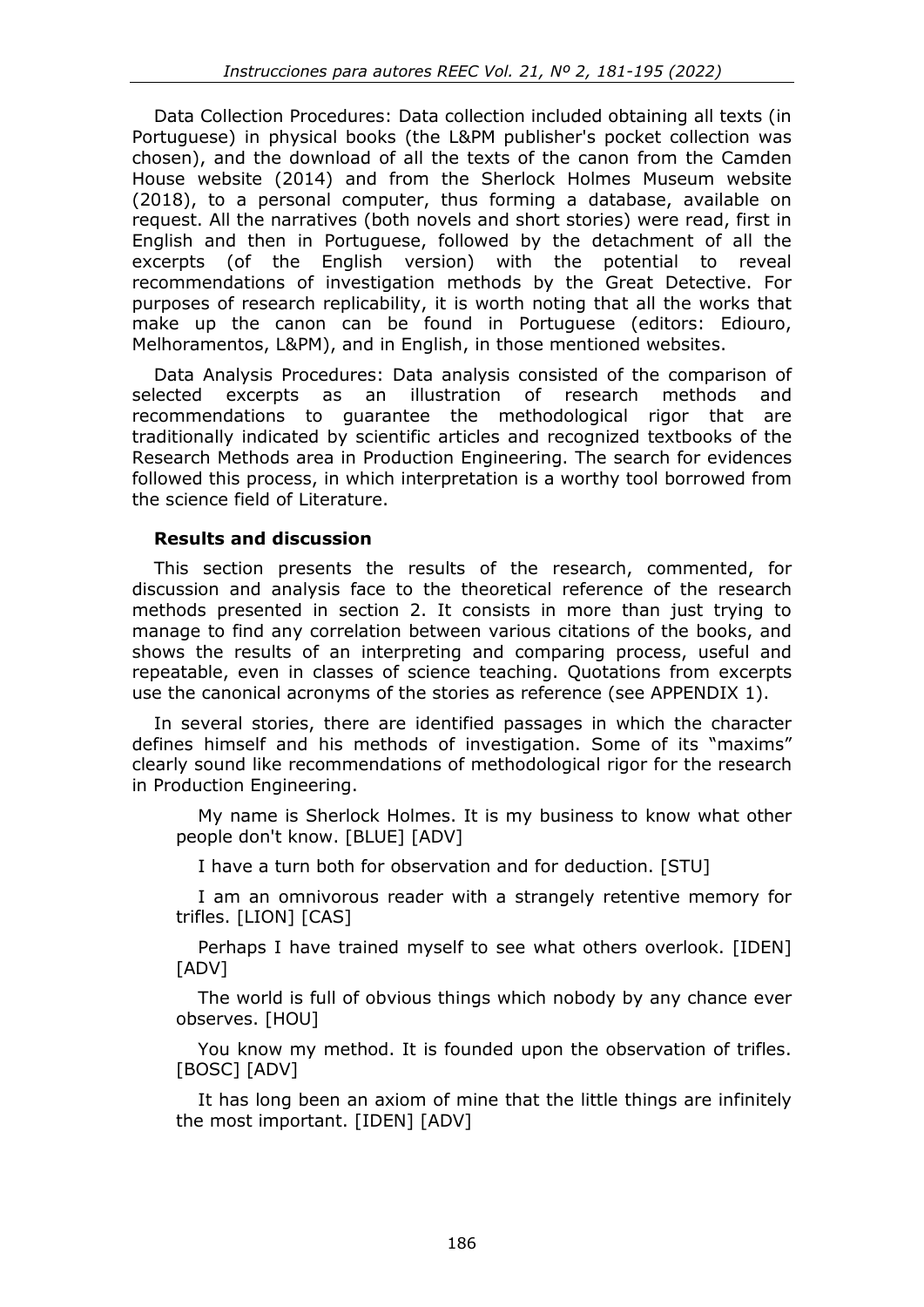Never trust to general impressions, my boy, but concentrate yourself upon details. [IDEN] [ADV]

One of the most frequent recommendations of Sherlock Holmes refers to the importance of details. The same recommendation can be deduced from the reading of works on Case Study (Yin, 2015, Dubé & Paré, 2003) and Participating Observation (Tedlock, 2003). Observation in research allows the observer to construct a lifeworld image of those being observed and an understanding of how they commonly act in relation to their daily activities (Stringer, 2007). And they also should record their observations as field notes, noting especially important details for formulating descriptions: places, persons, objects, acts, activities, events, purposes, time, sensations (Stringer, 2007). As in Holmes adventures, field notes are the most common feature used for observations. And nowadays videotapes and photographs can also offer powerful records of events and activities (Bauer & Gaskell, 2002).

There is nothing like first-hand evidence [STU]

Among the "first-hand evidence" valued by Sherlock Holmes is data from interviews with participants in the context of the research, as authors of method texts emphasize. For example: appropriate questions allow researchers to describe the situation on the terms of the participants themselves, when they create opportunities to engage in interviews and conversations that extend the range of information available (Spradley, 1979). It is worthy record that typically, multiple methods are employed, and ideally, two or more sources should be used, for the aim is to obtain rich data on the specific research question, as well as capture the contextual complexity (Benbasat, Goldstein, Mead, 1987). One characteristic of Sherlock Holmes, important to his success, was that he was an eminently urban type and knew how to take advantage of all that life in the city could offer and was part of the life of his readers (Silva, 2010). In his adventures he makes abundant use of the conditions brought by modernity: trains, rental cars, the telegraph and the various newspapers as sources of information.

All knowledge comes useful to the detective. [VAL]

It is a hobby of mine to have an exact knowledge of London. [REDH] [ADV]

Any truth is better than indefinite doubt. [YELL] [MEM]

[...] a man should keep his little brain-attic stocked with all the furniture that he is likely to use, and the rest he can put away in the lumber-room of his library, where he can get it if he wants it. [FIVE] [ADV]

The importance of the prior knowledge of the researcher's specialist on the themes of the case study is emphasized in the recommendation that they must be used (Yin, 2015). In case studies, results depend on the integrative power of the researchers (Benbasat, Goldstein, Mead, 1987). And multiple methods allow triangulation, so a clear chain of evidence (objectives - questions - assertions - design choices - uncovered data – results – conclusions) should be built.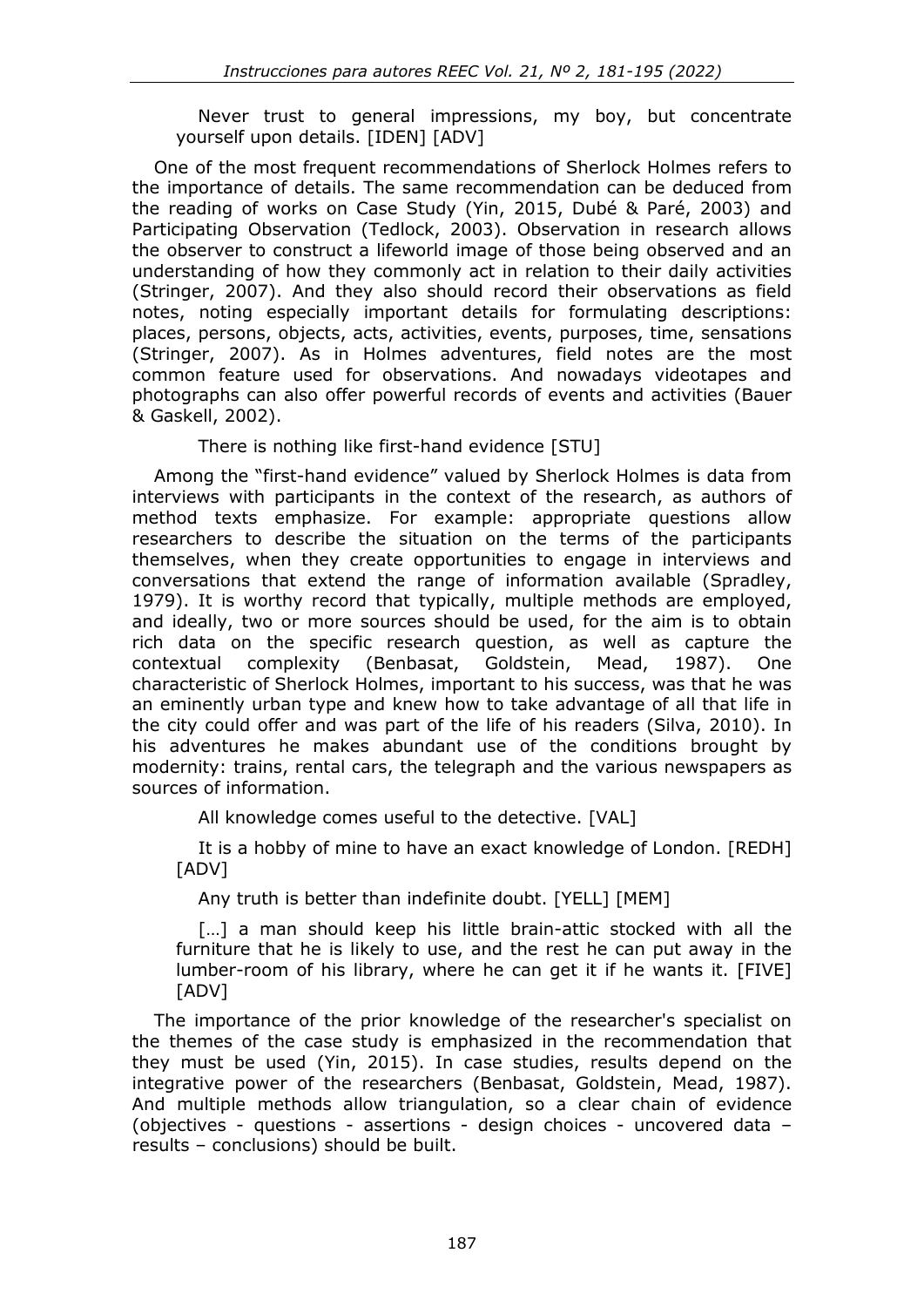However, an important distinction can be drawn from the following excerpts:

We approached the case, you remember, with an absolutely blank mind, which is always an advantage. We had formed no theories. We were simply there to observe and to draw inferences from our observations. [CARD] [BOW]

It is a capital mistake to theorize before one has data. Insensibly one begins to twist facts to suit theories, instead of theories to suit facts. [SCAN] [ADV]

I never guess. It is a shocking habit – destructive to the logical faculty. […] I never make exceptions. An exception disproves the rule. [SIG]

It is a capital mistake to theorize in advance of the facts. [SECO] [RET]

It is a capital mistake to theorize before you have all the evidence. It biases the judgment. [STU]

It is one of the most reinforced "maxims" of Sherlock Holmes: not theorizing before having all the data. The recommendation applies to both the quantitative methods (survey research – for example: Freitas et al., 2000) and qualitative methods, such as the Case Study, for example, which is suitable for capturing the knowledge of practitioners and develop theory from it, and requires little prior specification of dependent variables and their measurements allow the use of a high degree of discretion in structuring and interpreting data (Benbasat, Goldstein, Mead, 1987).

It is of the highest importance in the art of detection to be able to recognize, out of a number of facts, which are incidental and which are vital. Otherwise your energy and attention must be dissipated instead of being concentrated. [REIG] [MEM]

This distinction between what is fundamental among all the collected data converges with Yin's (2015) recommendation of the Desirable Skills for the Researcher which includes being able to ask good questions, interpret the answers, be a good listener, adaptable and flexible, have clear notion of the issues being studied and be unbiased about preconceived notions. This latter ability may also be referenced to Sherlock Holmes's previously quoted maxim of not theorizing without having the data.

[...] one true inference invariably suggests others. [SILV] [MEM]

From a drop of water, […] a logician could infer the possibility of an Atlantic or a Niagara without having seen or heard of one or the other. So all life is a great chain, the nature of which is known whenever we are shown a single link of it. [STU]

The observer who has thoroughly understood one link in a series of incidents should be able to accurately state all the other ones, both before and after. [FIVE] [ADV]

In these passages, Holmes highlights the process of linking inferences from the evidence. In this sense, the recommendations for Research Reports (Yin, 2015, Dubé & Paré, 2003) say that it is essential to maintain a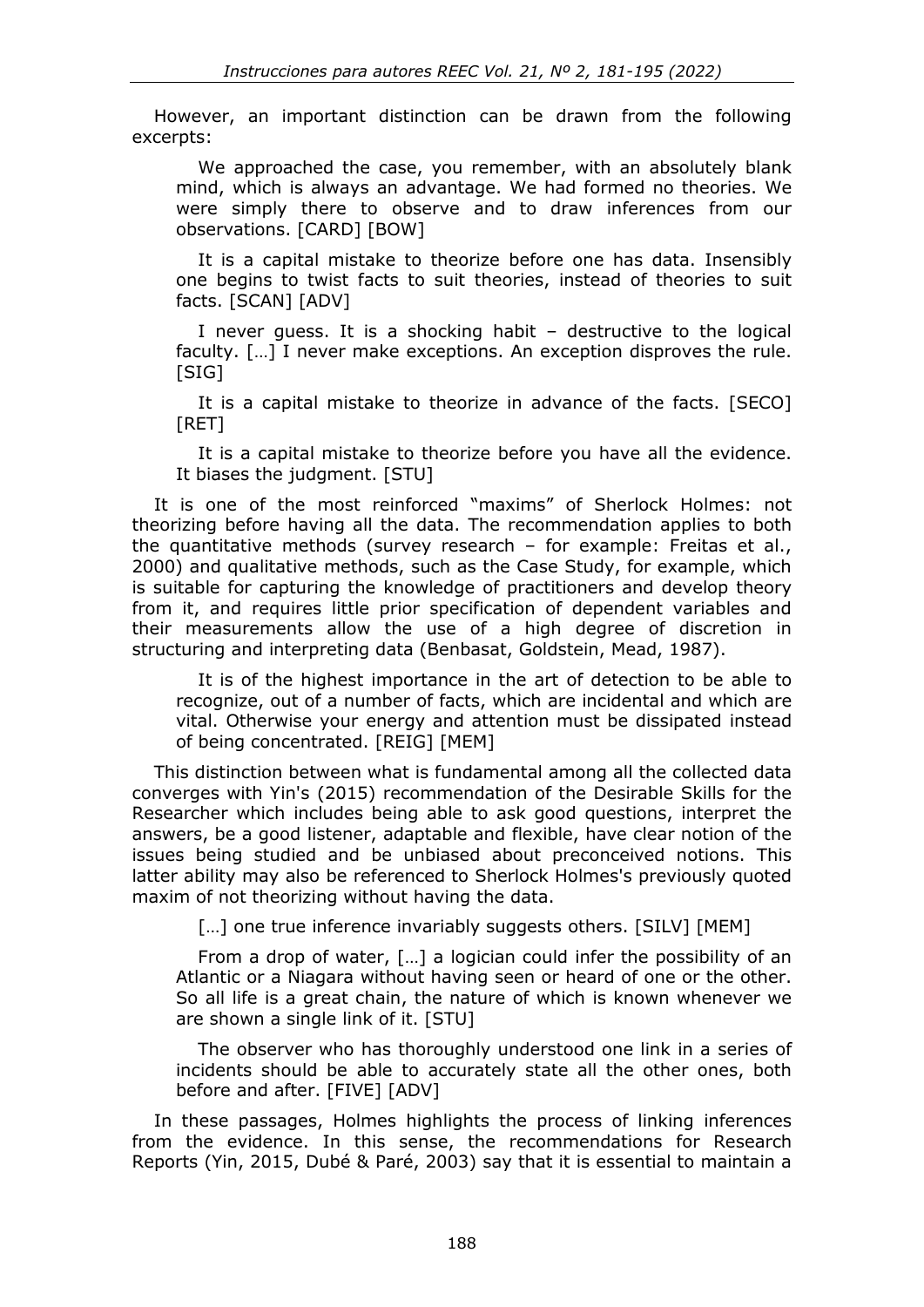chain of evidence, which should be clear, in a way which the reader could be able to follow the derivation of any evidence, from research questions to conclusions, as Watson does in his writings.

The detective method used by Conan Doyle for a scientific detection is explained according to the categories of Philosophy and within the prescriptions of Classical Logic. The English philosopher Peirce (1839-1914) considers that, besides deduction and induction, there is abduction, which is a kind of intuition that does not happen at once, but goes step by step to reach a conclusion. Abduction is the search for a conclusion by the rational interpretation of signs, signals and indications. It is the form that reason possesses when it begins the study of a new scientific field that had not yet been approached, as in the case of Service Science. The simplest example offered by Peirce to explain what abduction is the police tales, the way detectives are collecting clues or signs, and forming a theory for the case they investigate (Chauí, 2004).

In solving a problem of this sort, the grand thing is to be able to reason backward. That is a very useful accomplishment, and a very easy one, but people do not practice it much. In the everyday affairs of life it is more useful to reason forward, and so the other comes to be neglected. [STU]

The method of producing knowledge presented in their histories can be considered a model of reasoning by which the possibilities are perceived by orienting the intellectual vectors in the direction of the effects to the causes, as if they were retrospective prophecies, and their histories symbolize adductive knowledge, which opposes purely deductive rationalism since the seventeenth century (Silva, 2010). The adventures of Sherlock Holmes are presented as a model of scientific procedure and a mirror of nineteenthcentury science in them (Silva, 2010). In this historical sense, it can be said that Holmes's philosophical conceptions and methods can be classified, as far as the paradigmatic and epistemological position, as positivist or postpositivist. The paradigm positivist takes a position of realism and relies on the assumption of an objective world external to the mind, and the postpositivism states that reality can only be known probabilistically (Gephart, 2004). Another essential characteristic of these two paradigms is a seeking to discover "the" truth or "true" reality. This aspect becomes clear in Holmes' "maxim" more emphasized in the canon:

It is an old maxim of mine that when you have excluded the impossible, whatever remains, however improbable, must be the truth. [BERY] [ADV]

How often have I said to you that when you have eliminated the impossible, whatever remains, however improbable, must be the truth? [SIG]

[...] when you have eliminated all which is impossible, then whatever remains, however improbable, must be the truth. [BLAN] [CAS]

We must fall back upon the old axiom that when all other contingencies fail, whatever remains, however improbable, must be the truth. [BRUC] [BOW]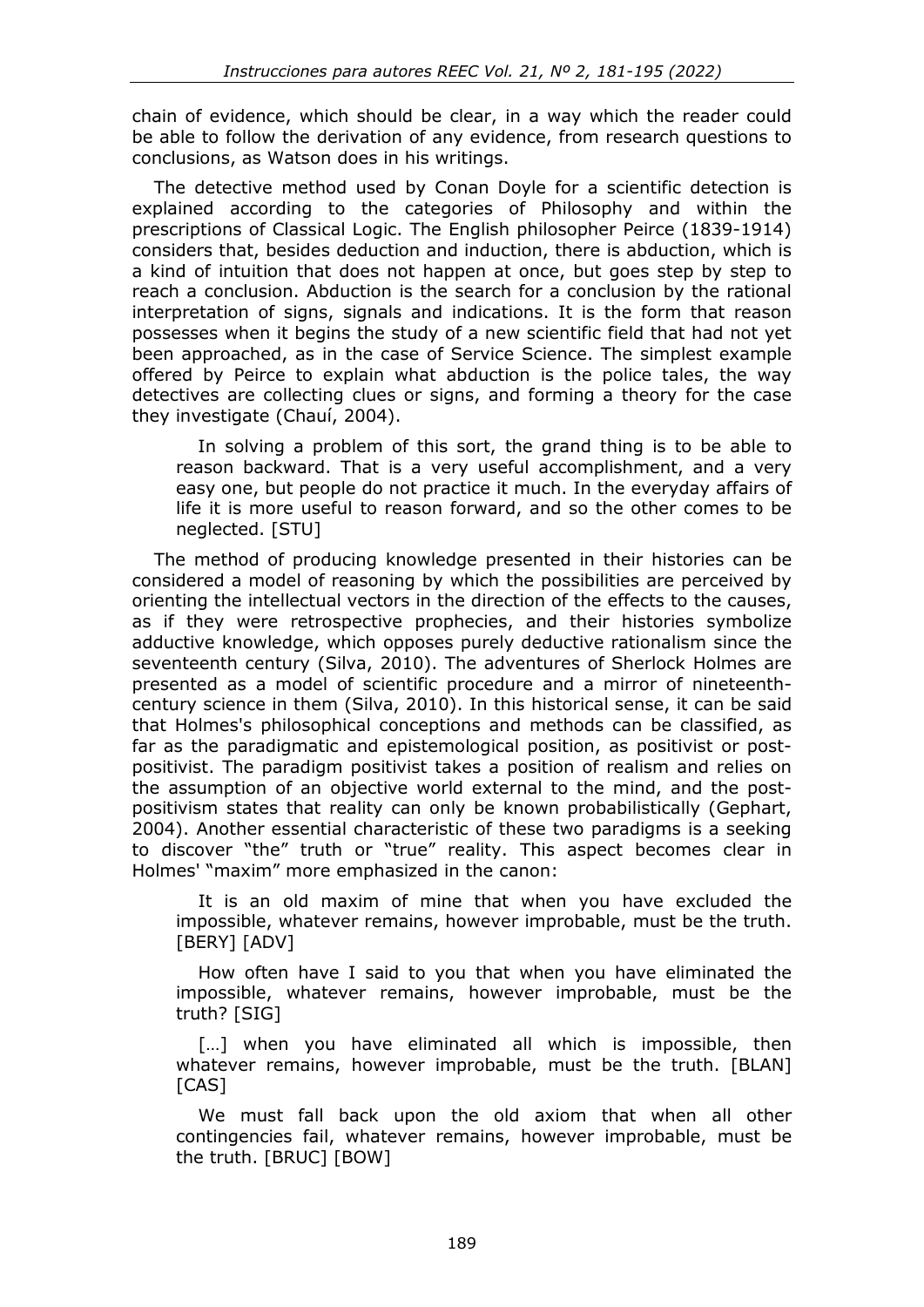That is the case as it appears [to the police], and improbable as it is, all other explanations are more improbable still. [SILV] [MEM]

[...] we balance probabilities and choose the most likely. It is the scientific use of the imagination. [HOU]

Yin (2015) also emphasizes that the research report should show that it relied on all the evidence, should cover all the main competing interpretations, and should focus on the most significant aspects of the case. The same way as logical deductions can be obtained through verbal propositions, the researcher establishes relationships between conceptual models and real empirical behavior, and these deductions must be tested (Pozzebon & Freitas, 1997). Thus, the possible competing explanatory theories must therefore be formulated and considered, without fear, to be then subjected to validity tests, eliminating all those that reveal failures (impossibilities) in the confrontation with the data. This kind of process enables researchers to verify the veracity of observations, and this way must be checked for efficacy any deductions concerning feelings and purposes that can be inferred only superficially by an observer (Spradley, 1979).

One should always look for a possible alternative, and provide against it. It is the first rule of criminal investigation. [BLAC] [RET]

Watson, you can see everything. You fail, however, to reason from what you see. You are too timid in drawing your inferences. [BLUE] [ADV]

[...] when a fact appears to be opposed to a long train of deductions, it invariably proves to be capable of bearing some other interpretation. [STU]

Circumstantial evidence is a very tricky thing. […] It may seem to point very straight to one thing, but if you shift your own point of view a little, you may find it pointing in an equally uncompromising manner to something entirely different. [BOSC] [ADV]

In any type of research, attention must be focused to facts that cannot be explained by theory. For example, in survey research, the presence of outliers (Hair et al., 2005) always requires explanation. Likewise, in qualitative research, non-standard occurrences and behaviors should be reviewed (Dubé & Paré, 2003). In this way, the researcher's flexibility is of greater importance, because, at any moment during the investigation, the researcher develops new hypotheses, and then some changes of unit of analysis and method of data collection can be made (Benbasat, Goldstein, Mead, 1987). Or, in other words, it is to elaborate other possible new explanatory theories, in the face of the perception that current working hypotheses do not satisfactorily explain the facts.

To close this series of recommendations of the Great Detective, the most worth "maxims" that he adopts when referring to the profession of investigator seem to be the followers. These excerpts can represent "tips" for the researchers.

Education never ends, Watson. It is a series of lessons with the greatest for the last. [REDC] [BOW]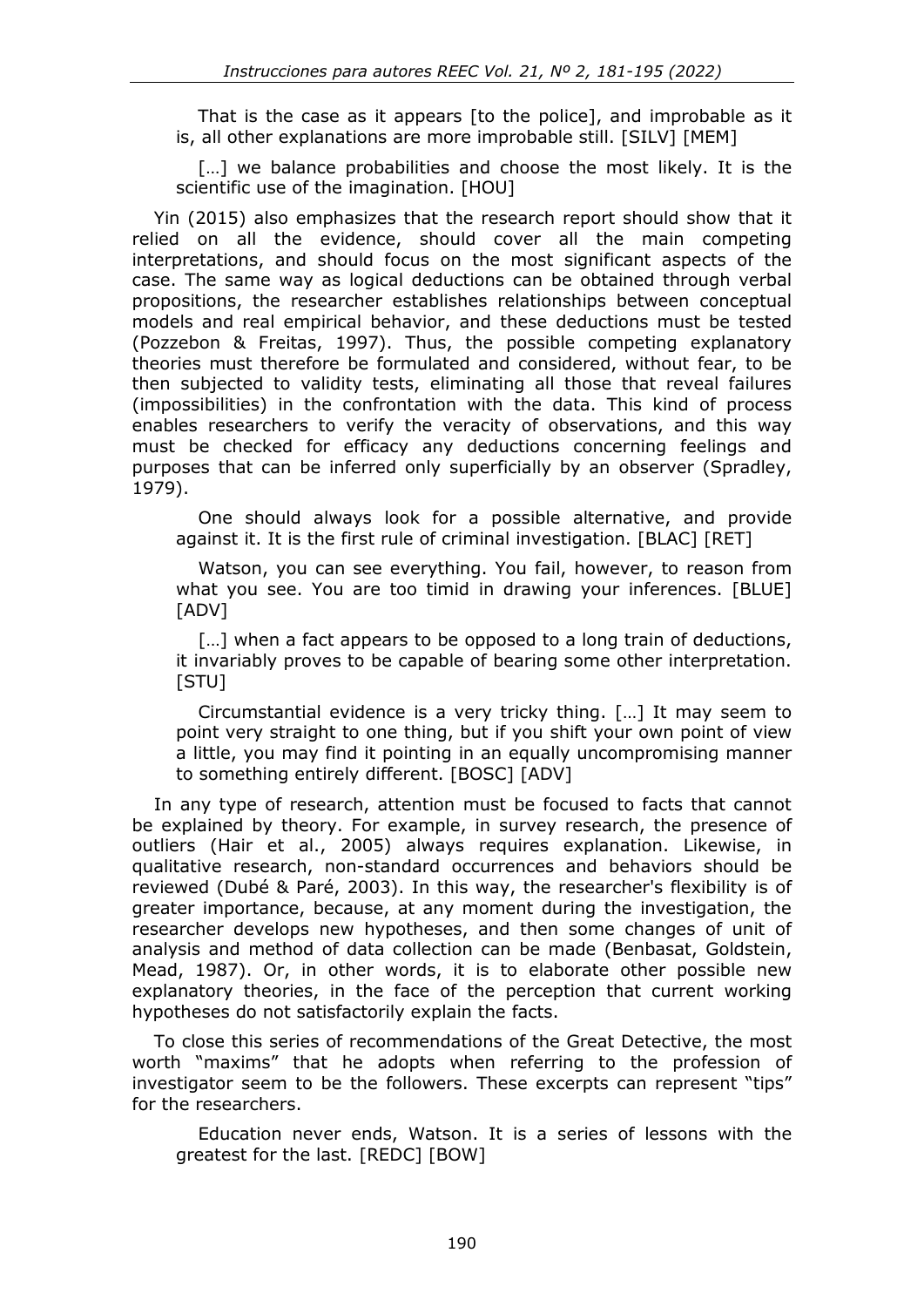Breadth of view […] is one of the essentials of our profession. The interplay of ideas and the oblique uses of knowledge are often of extraordinary interest. [VAL]

[...] the Science of Deduction and Analysis is one which can only be acquired by long and patient study, nor is life long enough to allow any mortal to attain the highest possible perfection in it. [STU]

The "broad view" to which Holmes refers, essential to the researchers, can be associated with the perception of the mentioned potential contribution of the possible relationships of Production Engineering to the Arts, especially on Research Methods, overcoming stereotypes and exploring multidisciplinarity. The links identified in the sections cited here are useful for understanding different aspects of research methods, which may contribute to develop the teaching-learning process of this topic.

#### **Conclusions**

This research has achieved its goal of identifying "clues" to recommendations of useful research methods for Production Engineering reported as research methods used by the Sherlock Holmes character. The results of this work reinforce some findings of Silva (2010), which deduces a list of recommended skills for a detective (or, in this case, for Production Engineering researchers): observation and deduction skills; retrospective or analytical reasoning; specific knowledge about the subject matter involved in the case under study; imagination for alternative research strategy; patience and the prudence of never theorizing without having all the possible indications; always separate the essential from the accidental; eliminate all that is impossible; and create hypotheses that must be proven.

Among the methods used by Sherlock Holmes that are also useful for research in Production Engineering, we highlight the Case Study, with its Observation and Interviews techniques. One could say that Watson's accounts of the adventures of his friend Sherlock Holmes resemble case study reports from multiple sources of data such as descriptions of the environment, character accounts, and fact narratives occurred. Moreover, great importance stands out in the detective's recommendations regarding data analysis and the elaboration of explanatory theories. The logical and methodological rigor recommended for the validity of the inferences obtained from the data echoes the "maxims" of the Great Detective in all aspects of an investigation.

Among these maxims emphasized by the character throughout the stories of the canon, the most repeated is that about eliminating the impossible, what remains, even if unlikely, must be the truth – which strong links to Positivism. Other recommendations of methodological rigor, essential for the art of investigation in several areas of knowledge, can also be highlighted: observing the details and trivial things, not forming theories before the facts and indications in order not to distort the reasoning nor to twist the facts to accommodate them to the theories, showing a whole chain of inferences from the evidence to the theory that explains them all.

This conclusion reinforces the idea that the methodological rigor applied in the use of data collection and analysis techniques, as well as the correct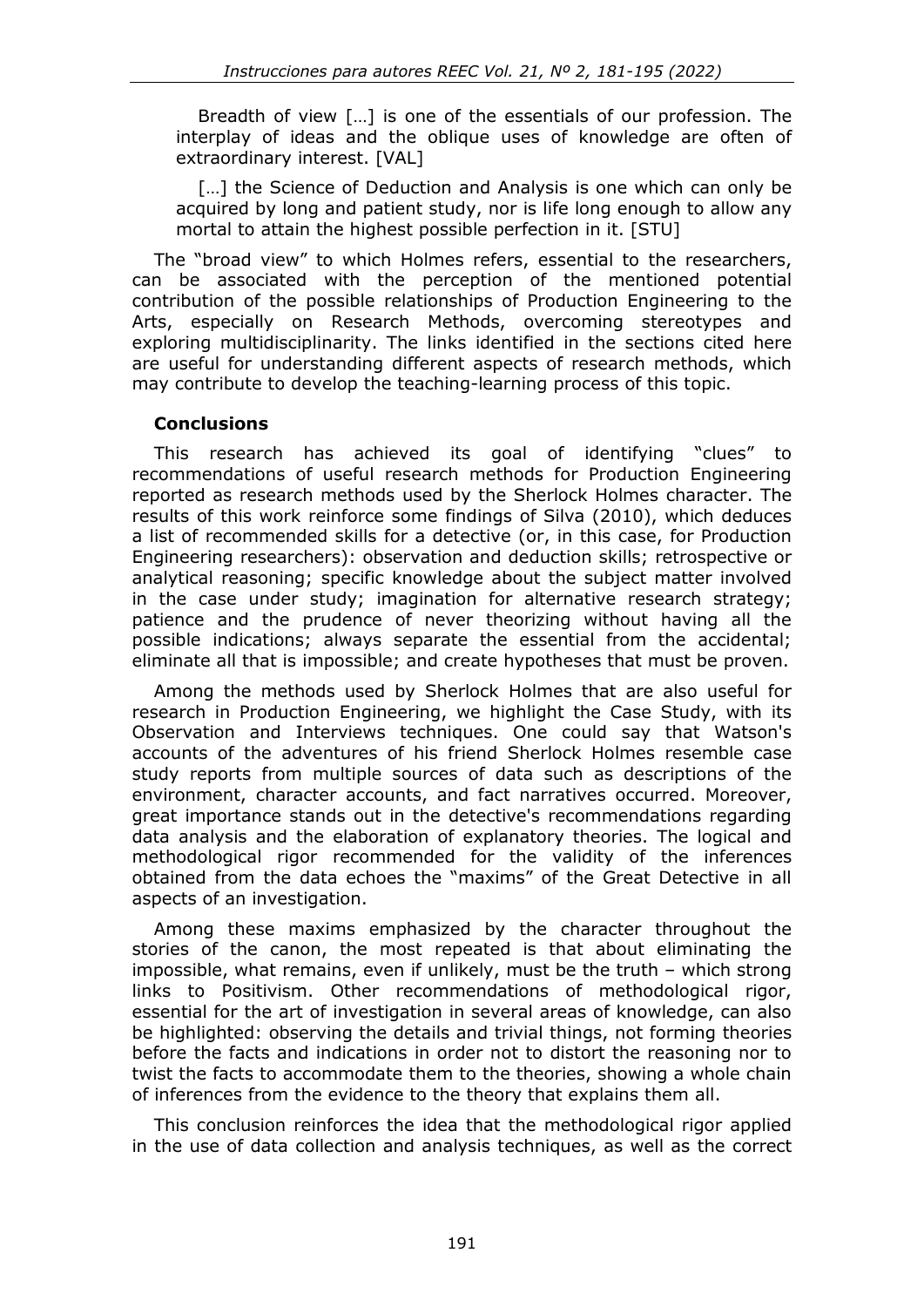proposition of research questions and problems, are essential issues in the area of Research Methodology. Similar future research could investigate the methods of other famous literary detectives, such as Miss Marple, or Hercule Poirot of Agatha Christie, or Auguste Dupin of Edgar Allan Poe.

The research results are materialized in illustrative excerpts of methods used by Sherlock Holmes, and the data analysis compares them with consolidated methods of Research in Production Engineering. It is understood that the work is rich, interesting and relevant to the area, as it provides a complementary spectrum and helps the teaching-learning process of Research Methods in Production Engineering.

This paper tries to present a new look or a new approach on research methods, capable of raising and motivating interesting discussions in the research community in Production Engineering, particularly with the unusual contribution that an area such as Literature can offer for this science. Thus, hoping that the presented panorama offers ample potential to complement the teaching-learning process, for the sake of the rigor in application of research methods in Production Engineering, it is worth remembering, according to Sherlock Holmes, that the intertwining of ideas always offers an extraordinary interest.

### **References**

Alves, L. (2007, September). Por um saber administrativo que compartilhe a história da cultura brasileira. *Anais do Encontro Nacional da Associação Nacional de Pós-Graduação e Pesquisa em Administração*, Rio de Janeiro, RJ, Brasil, 31.

Abepro – Associação Brasileira de Engenharia de Produção. (2019). *Encontro Nacional de Engenharia de Produção: Áreas e Subáreas*. Retrieved August 24, 2019, from http://portal.abepro.org.br/enegep/regras-parasubmissao/

Baêta, A. (2007). Saramago no ensino e aprendizagem de metodologia de pesquisa. Em E. Davel, S. Vergara, & D. Ghadiri (Org.). *Administração com arte*. São Paulo: Atlas.

Bardin, L. (2004). *Análise de conteúdo*. (3a ed.). Rio Janeiro: Edições 70. Bauer, M.W., & Gaskell, G. (2002). *Pesquisa Qualitativa com Texto, Imagem e Som.* Petrópolis, RJ: Vozes.

Benbasat, I., Goldstein, D., & Mead, M. (1987). The case research strategy in studies of information systems, *MIS Quarterly*, 11(3), 369-387.

Best of Sherlock. (2010). *The best of Sherlock Holmes: Beeton's Christmas Annual 1887*. Recuperado de http://www.bestofsherlock.com/index.htm

Bryman, A., & Cassel, C. (2006). The researcher interview: a reflexive perspective. *Qualitative research in organizations and management*, 1(1), 41-55.

Camden House. (2014). *The complete Sherlock Holmes*. Recuperado de http://ignisart.com/camdenhouse/canon/index.html

Campbell, D.T., & Stanley, J.C. (1979). *Delineamentos experimentais e quase-experimentais de pesquisa*. São Paulo: EDUSP.

Cardoso, R. (1986). Aventuras de antropólogos em campo ou como escapar das armadilhas do método. In R. Cardoso (Org.). *A aventura antropológica: teoria e pesquisa*. Rio de Janeiro: Paz e Terra.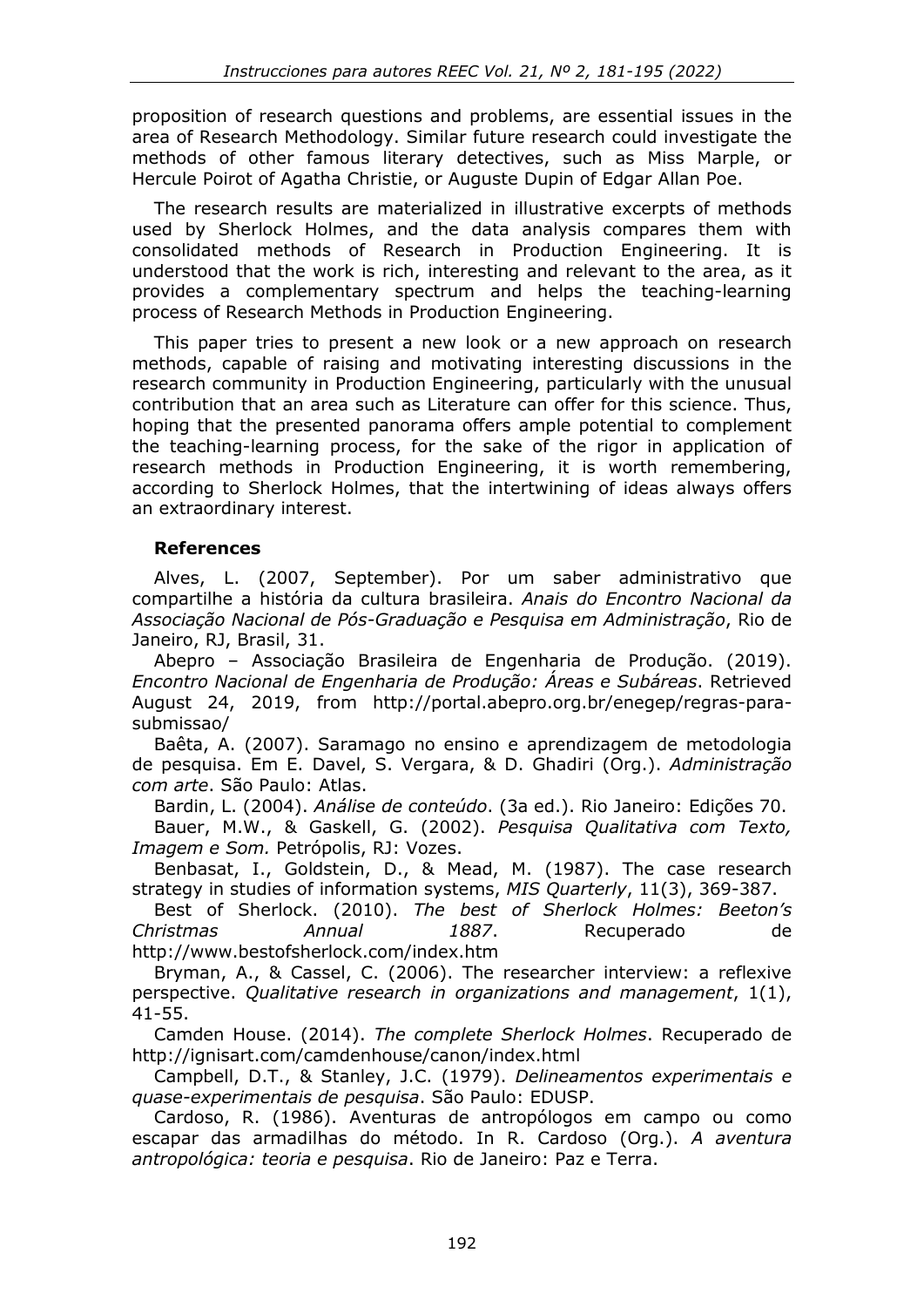Chauí, M. (2004). *Convite à Filosofia*. (13a ed.). São Paulo: Ática.

Denzlin, N.K., & Lincoln, Y.S. (Eds.) (1994). *Handbook of qualitative research*. Newbury Park: Sage.

Dubé, L., & Paré, G. (2003). Rigor in IS positivist case research. *MIS Quarterly*, 27(4), 597-635.

Fischer, T., Davel, E., Vergara, S.C., & Ghadiri, S.D. (2006, September). Razão e sensibilidade no ensino de administração: a literatura como recurso estético. *Anais do Encontro Nacional da Associação Nacional de Pós-Graduação e Pesquisa em Administração*, Salvador, BA, Brasil, 30.

Freitas, H., Oliveira, M., Saccol, A.Z., & Moscarola, J. (2000). O método de pesquisa survey. *Revista de Administração*, 35(3), 105-112.

Gephart, R.P., Jr. (2004). Qualitative research and the Academy of Management Journal. From the Editors. *Academy of Management Journal*, 47(4), 454-462.

Hair, J.F., Babin, B., Money, A.H., & Samouel, P. (2005). *Métodos de pesquisa em administração*. Porto Alegre: Bookman.

[Malanovicz, A.V.](http://lattes.cnpq.br/6226940432082596) (2016, September). Lições de negócios de Game of Thrones e As Crônicas de Gelo e Fogo. *Anais do Encontro Nacional da Associação Nacional de Pós-Graduação e Pesquisa em Administração*, Costa do Sauípe, BA, Brasil, 40.

Malhotra, N.K. (2006). *Pesquisa de marketing*. Porto Alegre: Bookman.

MacNaghten, P., & Myers, G. (2004). Focus group. In C. Seale (Ed.). *Qualitative research practice*. London: Sage, pp.65-79.

Meredith, J.R., Raturi, A., Amoako-Gyampah, K., & Kaplan, B. (1989). Alternative research paradigms in operations. Journal of Operations Management, 8(4), 297-326.

Pinheiro, I.A. & Vieira, L.J.M. (2008). Construindo as pontes entre saberes: da Literatura à Gestão. *Congresso Virtual Brasileiro*. Recuperado de www.convibra.com.br/2008/artigos/214\_0.pdf

Pozzebon, M., & Freitas, H. (1997, September). Pela aplicabilidade – com um maior rigor científico – dos estudos de caso em sistemas de informação. *Anais do Encontro Nacional da Associação Nacional de Pós-Graduação e Pesquisa em Administração*, Angra dos Reis, RJ, Brasil, 21.

Prior, L. (2004). Documents. In C. Seale (Ed.). *Qualitative research practice*. London: Sage.

Rapley, R. (2004). Interviews. In C. Seale (Ed.). *Qualitative research practice*. London: Sage.

Serva, M., & Jaime, P., Jr (1995). Observação participante e pesquisa em administração: uma postura antropológica. *Revista de Administração de Empresas*, 35(1), 64-79.

Sherlock Holmes Museum (2018). *The Sherlock Holmes Museum*. Recuperado de http://www.sherlock-holmes.co.uk/home.htm

Silva, D.F. (2010). A ciência em Sherlock Holmes. *Revista Tessituras*, n.1, Nova Friburgo. Recuperado de http://www.docentesfsd.com.br/

Spradley, J.P. (1979). *The ethnographic interview*. New York: Holt, Rinehart & Winston.

Stake, R.E. (2005). Qualitative case studies. In N.K. Denzin & Y.S. Lincoln (Eds.). *The Sage handbook of qualitative research*. (3rd ed.). London: Sage. pp. 443-466.

Stringer, E. (2007). *Action research: handbook for practitioners*. Thousand Oaks: Sage.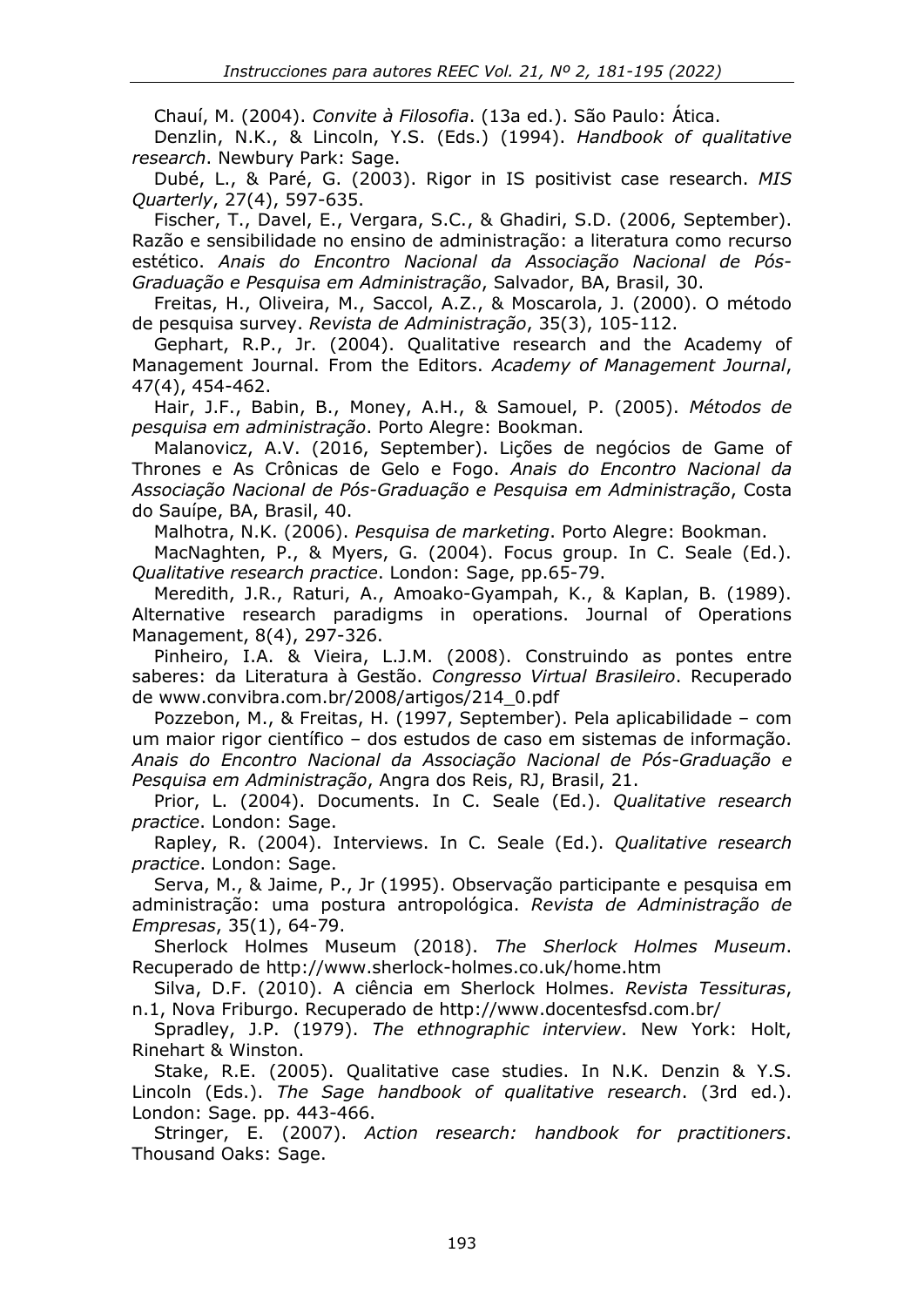Sutherland, J. (2014, March). *Sherlock Holmes, the world's most famous literary detective*. British library: Discovering literature: romantics & Victorians. Recuperado de https://www.bl.uk/romantics-andvictorians/articles/arthur-conan-doyle-the-creator-of-sherlock-holmes-theworlds-most-famous-literary-detective

Sutton, R.I., & Staw, B.M. (2003). O que não é teoria, *Revista de Administração de Empresas*, 43(3), 65-84.

Tedlock, B. (2003). Ethnography and ethnographic representation. In N.K. Denzin, & Y.S. Lincoln (Eds.). *Strategies of qualitative research*. London: Sage, pp.165-213.

Thiollent, M. (2003). *Pesquisa-ação nas organizações*. São Paulo: Cortez. Vergara, S.C. (2004). *Projetos e relatórios de pesquisa em Administração*. São Paulo: Atlas.

Yin, R.K. (2015). *Estudo de caso: planejamento e métodos*. Porto Alegre: Bookman.